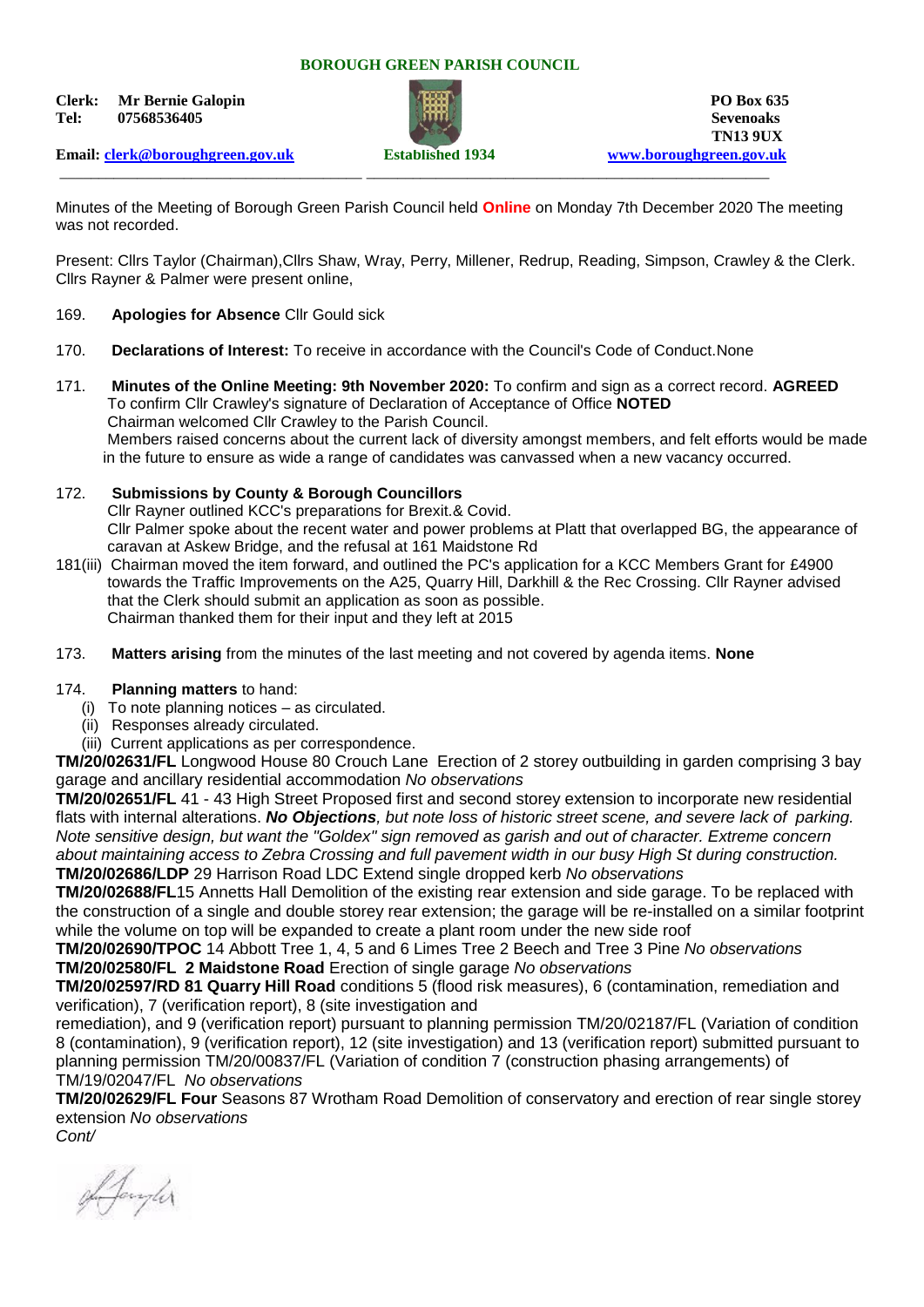## **Minutes 7th December 2020 Page 2**

## Cont/

**TM/20/02385/FL** 51A And 51B Sevenoaks Road 2 separate flats, convert into a single house. Ground floor rear extension internal modifications to create an open plan area,loft extension with roof window dormers to create a new bedroom and ensuite bathroom *No observations*

- **TM/20/02159/LDP 15 Lendon** LDC: Dropped kerb *No observations*
	- (iv) Any further planning matters.

## 175. **Correspondence** – as circulated.

 New Councillor applications Mark Ramsden. Clerk will contact with application forms TMBC Waste recycling sites - to note Borough Green being kept active for now. Members raised concerns about cloths and battery recycling - Chairman to contact Waste Services

## 176. **Potters Mede Grounds and Pavilion**

- (i) CCTV alteration and repair. Replace LED floodlights- awaiting switch repair
- (ii) New quotes for carpark resurfacing- deferred
- (iii) Repairs and servicing, Heating and recovery system, and shutter control. Cllr Millener advised no further action needed on Legionnaire report Any other action required.

## 177. **Recreation Ground:**

- Repair of public toilet lock ordered.
- (ii) Update Rec Revamp progress. deferred
- (iii) Sewage breakout update on progress. Pumping station meeting SW 16th
- (iv) Pavilion War Memorial plaque and windows Lexan order- Chairman to obtain prices
- (v) There was some discussion about lighting in the Rec. Chairman noted that the Pavilion lighting had been vandalised and he would seek a robust replacement. It was noted that lighting was "pencilled in" for the Rec Revamp, and would also be considered when a perimeter path was agreed.

### No other action required.

## 178 **Village Enhancements:**

- (i) Isles Quarry East & Cooper Estates land transfers ongoing awaiting reports
- (ii) Volunteer day Harrison Rd land report donation request from Social prescribing
- (iii) Harrison Rd wall and boundary treatment Wall quote £1500 To note quotes - chipper £110/day +£20, hole-borer £46/day. £1000 deposit. Deferred until land ownership finalised, but arrange volunteer day with chipper in the New Year at Harrison, Potters and the Rec. (iv) Gateways Platt boundary in progress

# **Meeting entered Part 2**

(v) A25 gateway legal challenge -

 **Minutes of Emergency Meeting 2nd Dec** - to confirm and sign as a true record - **AGREED** To ratify letters drafted at Emergency Meeting - **AGREED** To agree public form of words - **AGREED**

### **Meeting returned to Part 1**.

 The Parish Council acted in good faith regarding the hedge work, but solicitor's advice was to offer the cost of 40m of whip hedge and £1500 towards complainant's costs to avoid very expensive Court proceedings and the possible impact on Public Finances - **AGREED**

Chairman tabled the 6 KCC reports from 2010-2015 on hedge enforcement- Noted

(vi) Cllr Shaw suggested a tree or shrub be planted at the War Memorial. Chairman to contact KCC.

### 179. **Financial Matters:**

- (i) Clerk's report problems with Sage had delayed Reconciliations, but they would be circulated and appended to the minutes when available.(Appendix 2)
- (ii) Minutes of the Finance Committee meeting 20th November **AGREED**
- (iii) 7 month budget & 20/21 Y/E Forecast **NOTED**
- (vi) To approve 21/22 Precept request. Some Members had concerns about increasing the Precept in these difficult times. Chairman pointed out that our Auditor advised small incremental annual increase, and the need to maintain at least 1/3rd of our budget in Reserves, (apx £60k) which currently stand at £88000, but noted that we may have significant demands on reserves, with legal costs on the A25 and Local Plan, Rec Revamp and others. Because of concerns, Chairman suggested Cllr Reading propose an amendment to the budget to be maintained at 2019/20 £201,920, seconded by Cllr Redrup. **In favour 4, against 6- Motion Lost**.

 Chairman then proposed the Precept figure of £206,920, seconded Cllr Shaw , **in favour 6, against 4 The Motion was carried** - Clerk to submit Precept Application to TMBC

L Janyler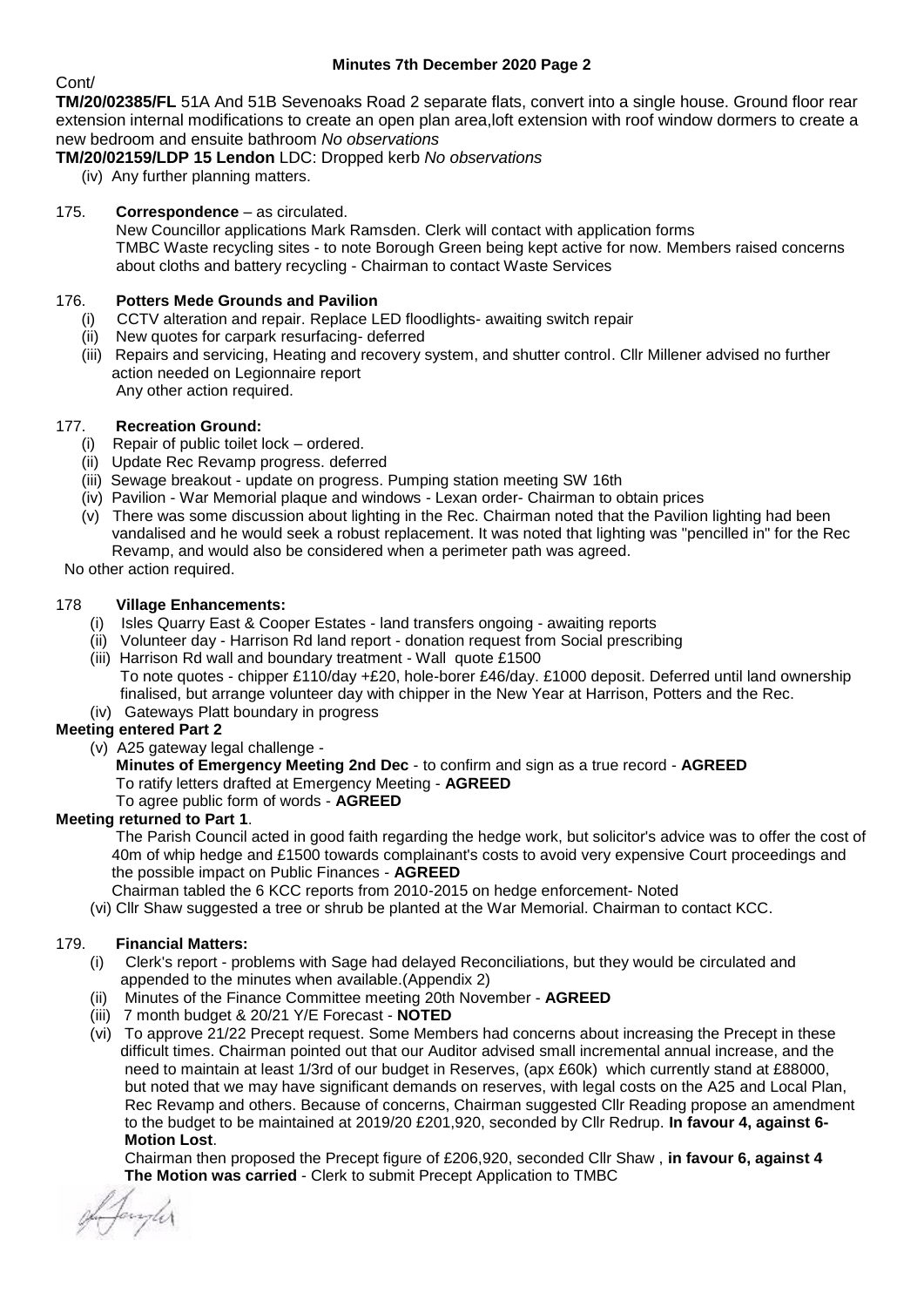#### 180 **Website Accessibility, Compliance & Risk:**

(i) No report

#### 181 **T&MBC Local Plan:**

- (i) Inquiry cancelled awaiting update
- (ii) Clerk noted that he was not skilled with Facebook, and would work with Cllr Wray to publicise the PS's work No other action required.

### 182 **Highways and Streetlighting:**

- (i) Streetlighting LED discount survey
- (ii) Traffic Expert report and invoice. A25 Griggs to Minters, Cllr Perry tabled a spreadsheet querying Report conclusion. Chairman noted that it had been tabled too late for members to give consideration, and it missed one speed survey completely, but agreed to forward it to LHA for comment.
- (iii) To apply for a KCC Member's Grant of £4900 for the Traffic Scheme, and Christmas Lights elec Parish to add balance to £6424- Clerk to liaise with Cllr Rayner ( breakdown Apx1 ) **AGREED** No further action required.

#### 183 **Sandpits Quarries and Landfills:**

(i) No report

#### 184. **BMPOS:**

- (i) TMBC Tree survey TMBC Liability **NOTED**
- 185 **Payments List (Cheques/Bank Payments):** To approve payments as listed (Appendix 2) and circulated to all Cllrs. Proposed. Chairman, seconded by Cllr Perry - **AGREED** Chairman to liaise with other councillors to agree invoice list and cross check.

#### 186. **Future dates:**

- (i) Date of Next Meeting: **Monday January 4th 2021** online via Zoom commencing **7.30pm**, subject to change if isolation rules are removed, to a public meeting in the Annexe to The Church of the Good Shepherd.
- (ii) The Parish Office will not be open Annual Parish Council meeting and Parish Annual Meeting Friday Village Hall 8pm **Deferred.**

 At other times, appointments can be arranged to meet the Clerk, queries raised or ideas exchanged using the contact details above.

187. **Exclusion of Public and Press:** Pursuant to Section1(2) of the Public Bodies (Admission to Meetings) Act 1960 Chairman to move that the press and public be excluded from the remainder of the meeting during consideration of any item.

Part 2 matters dealt with above 178 (v) Chairman closed the meeting at 21.53

Signed as a true record and the Signed as a true record

### **APPENDIX 1**

| <b>Highway KCC Members Grant</b> |       |
|----------------------------------|-------|
| Darkhill TRO                     | £600  |
| 8x signs                         | £320  |
| 2x posts                         | £600  |
| T/light adjust                   | £500  |
| Q Hill signs 7.5t                | £320  |
| <b>OH Posts</b>                  | £600  |
| Highway reports                  | £1400 |
| Chicane Plan                     | £1000 |
| <b>Elect Cert</b>                | £500  |
| 10% contingency                  | £584  |
|                                  | ====  |
| Total                            | £6424 |
| <b>Parish Contribution</b>       | £1431 |
| <b>KCC Grant application</b>     | £499  |